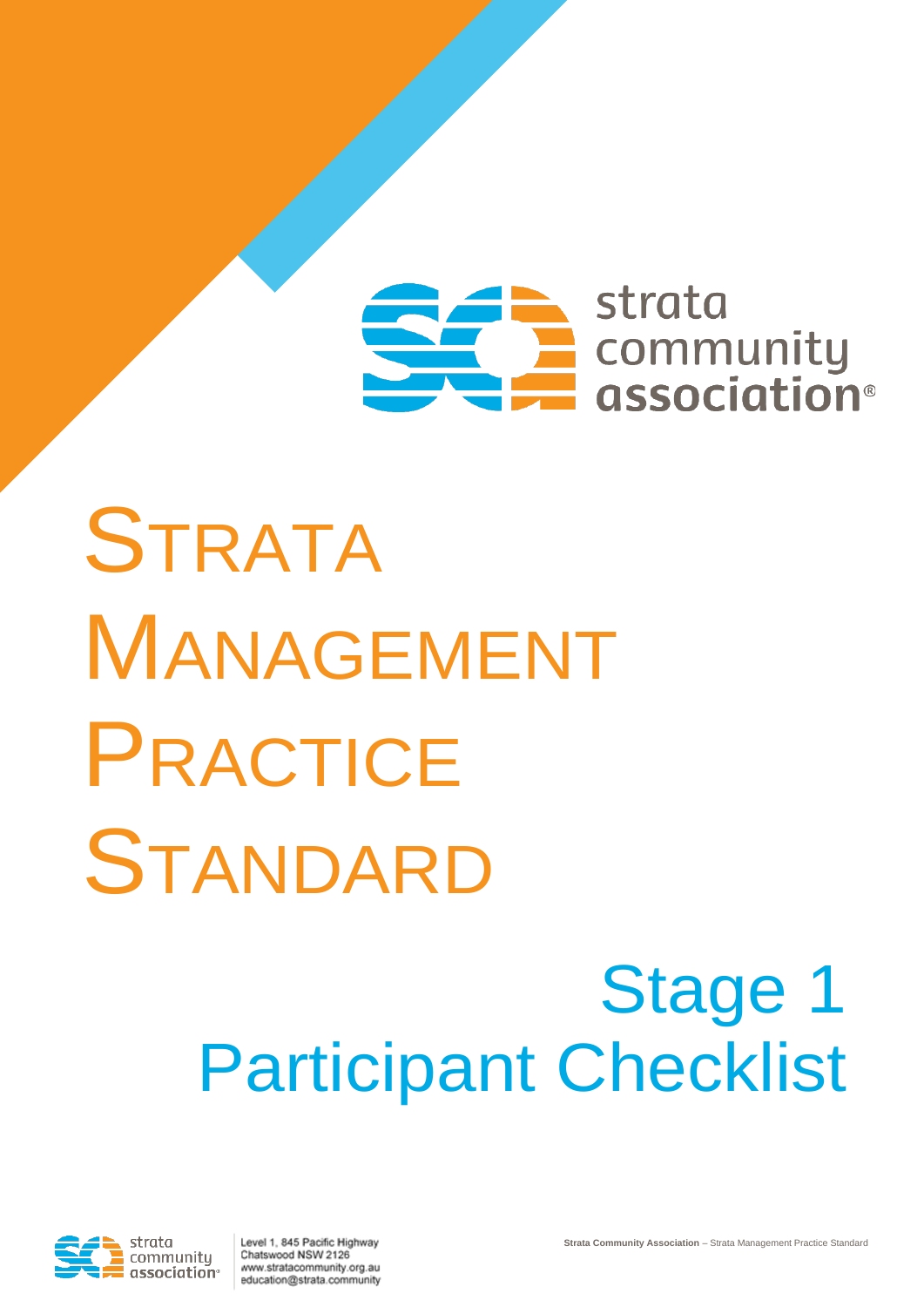

## **Business Name : Responsible Officer : Date :**

| A. Strata Management Business<br><b>Procedures</b>                                                                  | N | <b>Comments</b> |
|---------------------------------------------------------------------------------------------------------------------|---|-----------------|
| Is your business a current financial member of<br>SCA?                                                              |   |                 |
| Has your business been a member of SCA for<br>more than 2 years?                                                    |   |                 |
| Has your business previously been<br>suspended from SCA membership?<br>(cannot have been suspended in last 2 years) |   |                 |
| Has your business previously had SCA<br>membership terminated?<br>(cannot have been terminated in last 5 years)     |   |                 |

| <b>B. Strata Manager Accreditation</b>        |  |  |
|-----------------------------------------------|--|--|
| Is your appointed Responsible Officer SCA     |  |  |
| Level 2 Accredited (CSCM)?                    |  |  |
| Is your Responsible Officer implementing and  |  |  |
| overseeing the Strata Management System       |  |  |
| within the Business?                          |  |  |
| Is your business providing your strata        |  |  |
| manager employees with the necessary          |  |  |
| support to enable them to achieve SCA         |  |  |
| Accreditation?                                |  |  |
| (50% of your strata managers must have        |  |  |
| Level 1 accreditation (ASCM) with the first 2 |  |  |
| years)                                        |  |  |

| 1. Strata Management Business Practice<br><b>Manual</b>                | N | <b>Comments</b> |
|------------------------------------------------------------------------|---|-----------------|
| Have you finalized your strata management<br>practice standard manual? |   |                 |
| Is your Manual made available to all staff?                            |   |                 |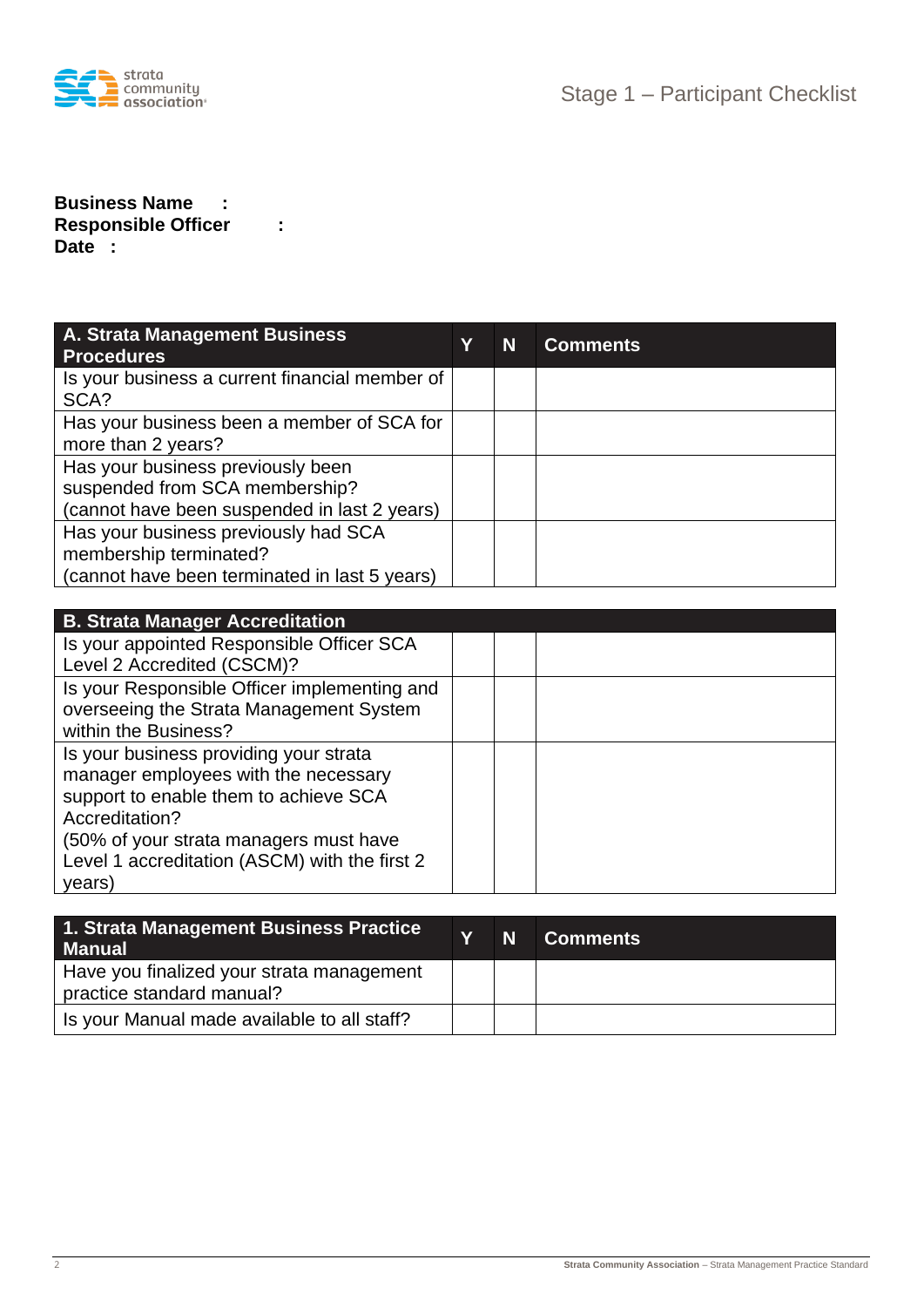

| 2. Strata Management Business<br><b>Procedures</b>                                                                                                                                                                                                                                      | Y | N | <b>Comments</b> |
|-----------------------------------------------------------------------------------------------------------------------------------------------------------------------------------------------------------------------------------------------------------------------------------------|---|---|-----------------|
| Have you made all your staff aware of the<br><b>SCA Code of Conduct?</b>                                                                                                                                                                                                                |   |   |                 |
| Have you placed the Code of Conduct in an<br>easy access location for your staff?                                                                                                                                                                                                       |   |   |                 |
| Does your Business have a Due Care and<br>Diligence procedure?                                                                                                                                                                                                                          |   |   |                 |
| Have you made the relevant Act's,<br>Legislations and Regulations available to all<br>staff?                                                                                                                                                                                            |   |   |                 |
| Is your business complying with Federal and<br>State legislations/laws?                                                                                                                                                                                                                 |   |   |                 |
| Has your business demonstrated that the<br>strata managers' actions (e.g., arranging<br>maintenance) are in accordance with<br>instructions and/or authority provided by the<br>council of owners, by owners at a general<br>meeting or included in the strata management<br>agreement? |   |   |                 |
| Do you have a procedure for identifying,<br>declaring and managing a perceived conflict<br>of interest?                                                                                                                                                                                 |   |   |                 |
| Does your Business have written contracts<br>with all parties?                                                                                                                                                                                                                          |   |   |                 |
| Are business activity reports available in<br>relation to the strata communities under<br>management?                                                                                                                                                                                   |   |   |                 |
| Does your business have a procedure in<br>place to have the strata community accounts<br>under their management audited by an<br>independent registered auditor at least once<br>in each 12-month period?                                                                               |   |   |                 |
| Does your business have appropriate<br>insurance (workers compensation/public<br>liability/ professional indemnity)?                                                                                                                                                                    |   |   |                 |

| 3. Strata Community Management                 | N | <b>Comments</b> |
|------------------------------------------------|---|-----------------|
| Does your business have a strata               |   |                 |
| management agreement for strata                |   |                 |
| communities under management?                  |   |                 |
| Does your agreement outline a clear schedule   |   |                 |
| and fees?                                      |   |                 |
| Does your agreement clearly set out all        |   |                 |
| commissions or remuneration payable for        |   |                 |
| insurance policies or other contract services? |   |                 |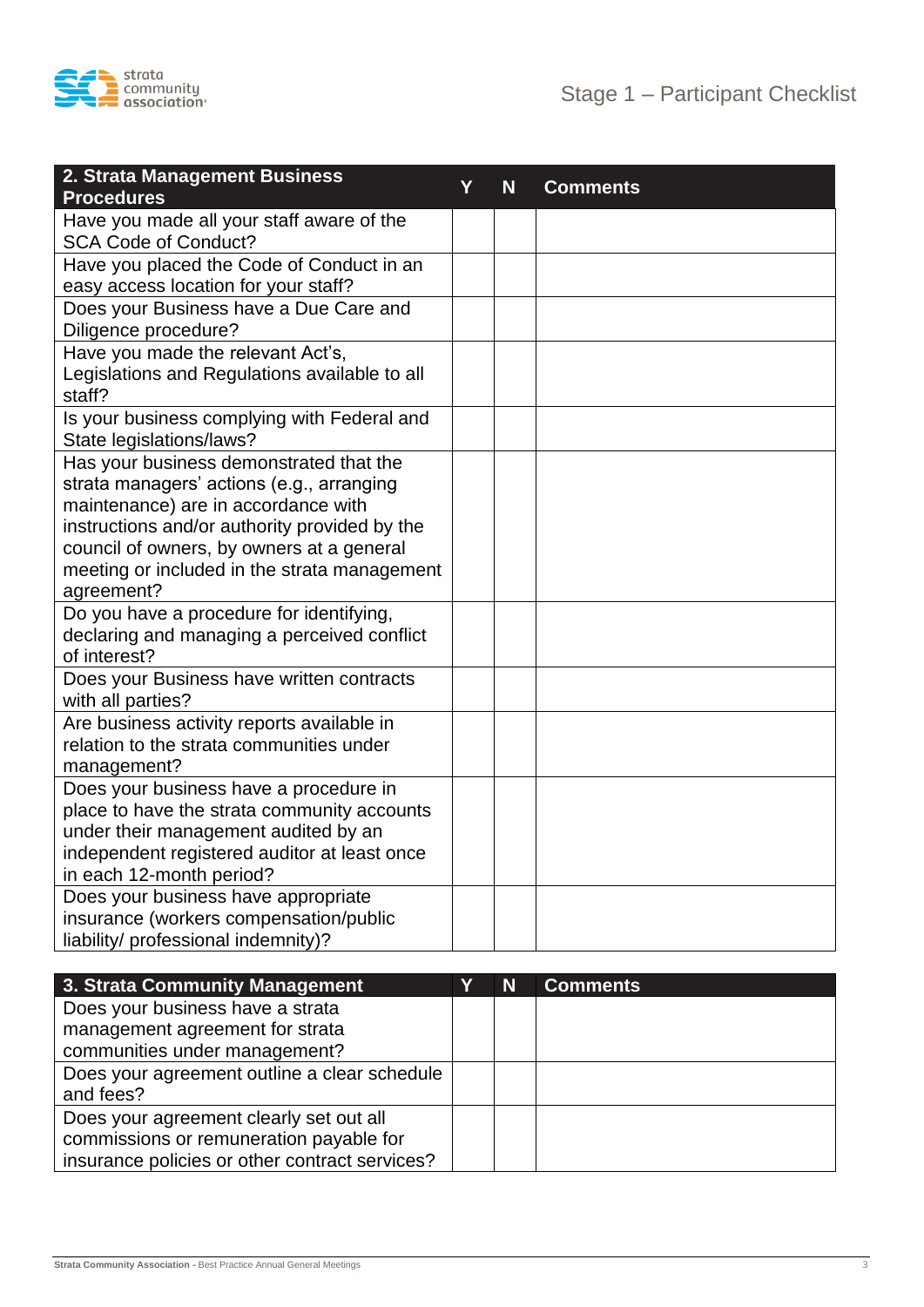

| Does your agreement clearly set out any<br>conflicts of interest?                                                                                                                            |  |  |
|----------------------------------------------------------------------------------------------------------------------------------------------------------------------------------------------|--|--|
| Does your agreement clearly set out                                                                                                                                                          |  |  |
| termination requirements including early<br>termination?                                                                                                                                     |  |  |
| Does your agreement set out a dispute<br>resolution procedure and are all proposed<br>actions required to be provided in writing?                                                            |  |  |
| Does your business have a procedure for<br>obtaining insurance quotes for strata<br>community clients?                                                                                       |  |  |
| Does your business have a procedure for<br>strata community clients to consider other<br>uninsured exposures?                                                                                |  |  |
| Does your business have a procedure for<br>recommending a valuation of the building and<br>common property to be commissioned by a<br>qualified valuation company at least every 5<br>years? |  |  |

| 4. Strata Community Documents                | N | <b>Comments</b> |
|----------------------------------------------|---|-----------------|
| Does your business have a records            |   |                 |
| management procedure?                        |   |                 |
| Does your procedure demonstrate that the     |   |                 |
| records are maintained securely?             |   |                 |
| Does your procedure detail the records to be |   |                 |
| maintained and applicable time limits that   |   |                 |
| apply?                                       |   |                 |

| 5. Other Procedures                           | N | <b>Comments</b> |
|-----------------------------------------------|---|-----------------|
| Does your business have a procedure for       |   |                 |
| minuting strata community meetings?           |   |                 |
| Does your procedure detail the timing of all  |   |                 |
| meetings, personnel who are to attend         |   |                 |
| meetings and the required agenda?             |   |                 |
| Does your business have a handover            |   |                 |
| procedure detailing the methods to be applied |   |                 |
| when a strata community is handed over to     |   |                 |
| another strata manager (agreement is          |   |                 |
| terminated)?                                  |   |                 |
| Does your business have an induction          |   |                 |
| procedure for new staff members including     |   |                 |
| training on the SMPS Manual?                  |   |                 |
| Have all your personnel undergone             |   |                 |
| inductions?                                   |   |                 |
| Are training records maintained?              |   |                 |
| Does your business have a complaints          |   |                 |
| procedure?                                    |   |                 |